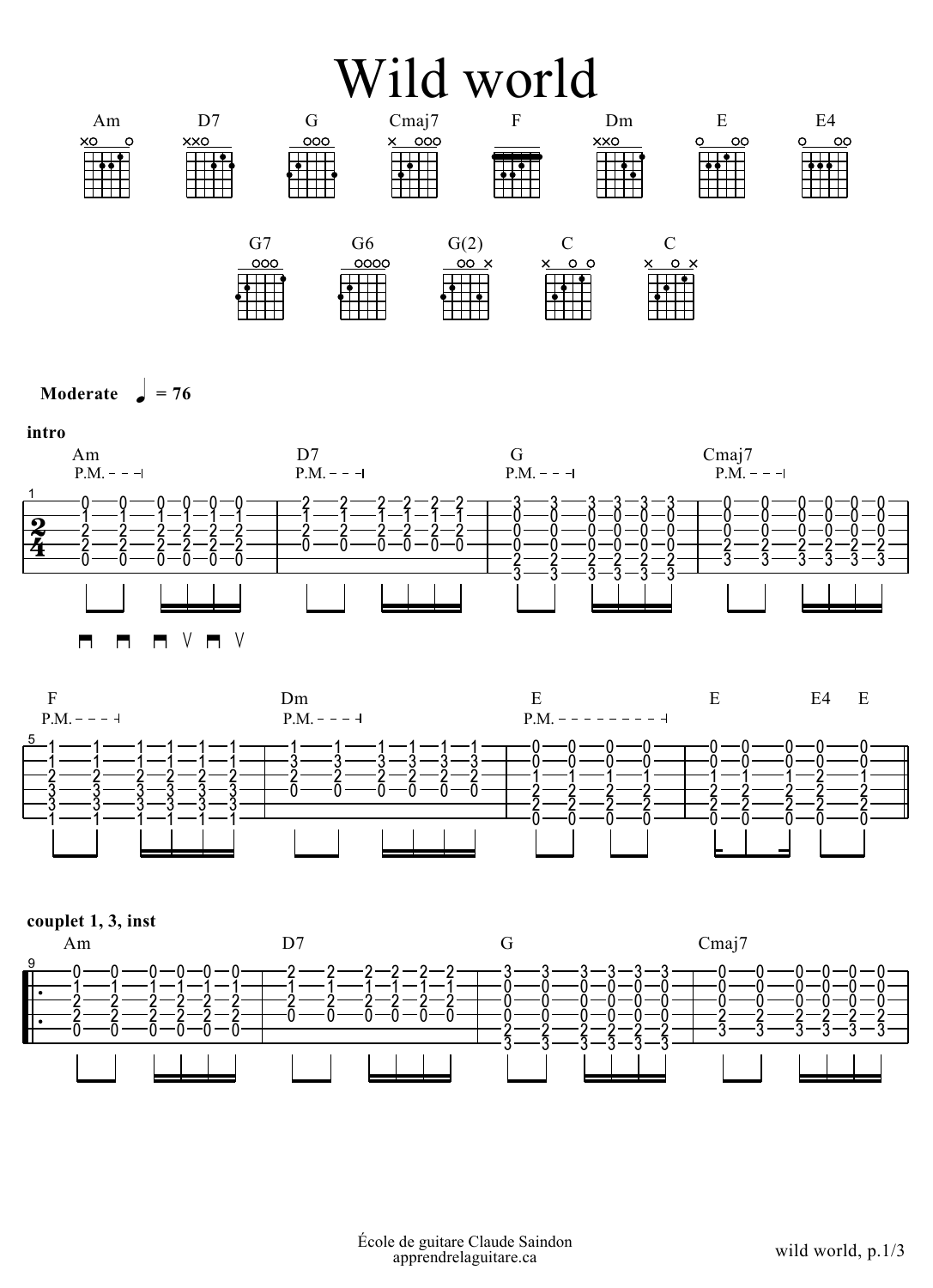









wild world, p.2/3